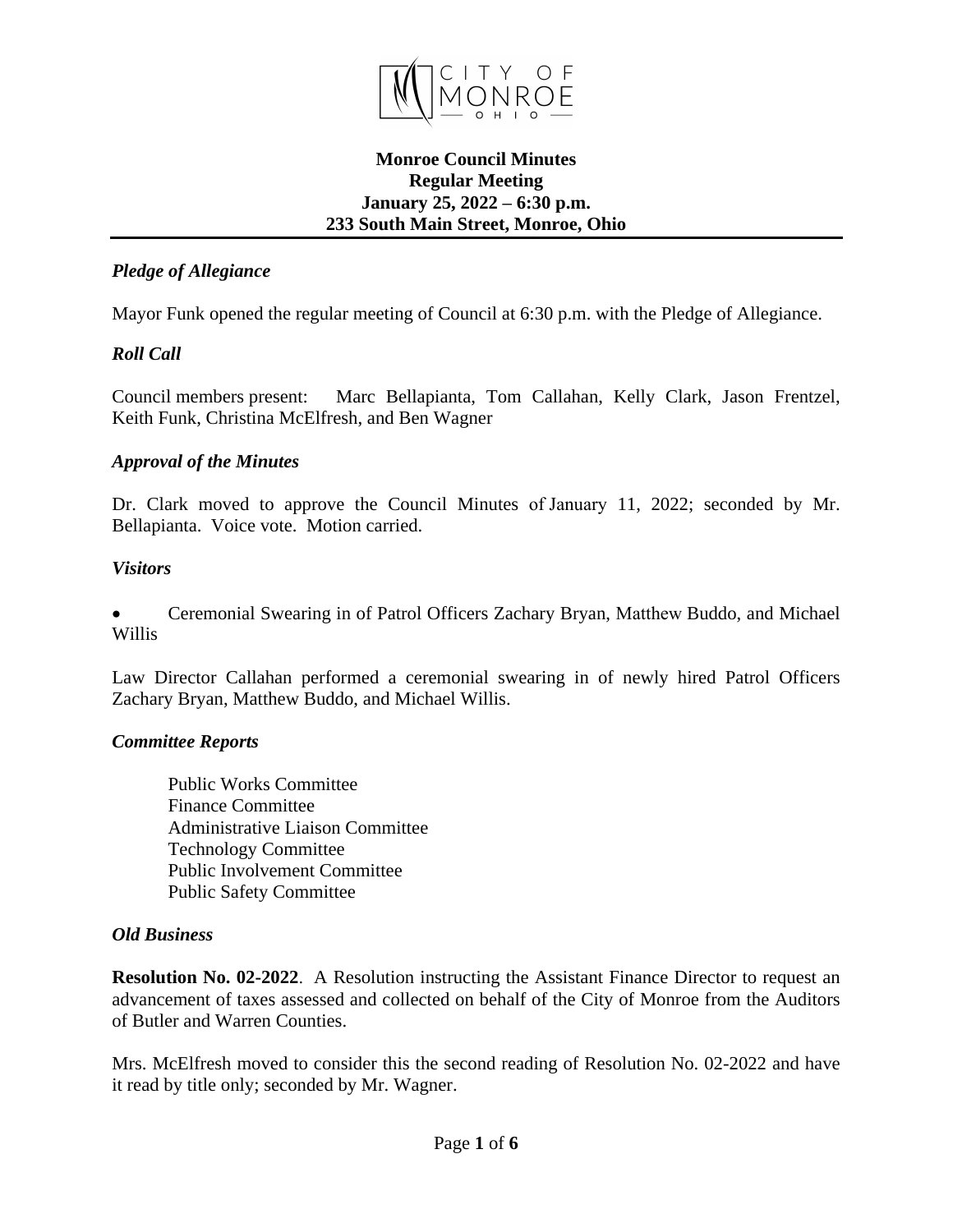

The Clerk of Council read Resolution No. 02-2022 by title only.

Mrs. McElfresh moved to adopt Resolution No. 02-2022; seconded by Mr. Bellapianta. Roll call vote: seven ayes. Motion carried.

**Ordinance No. 2022-01**. An Ordinance amending and supplementing Exhibit "1" of Ordinance No. 2021-55 to increase the number of positions for Finance Specialist, Utility Billing Specialist, Assistant Fire Chief, Public Works Crew Leader, and Operator/Laborer; and change the title of City Engineer to Civil Engineer.

Mr. Brock requested that this Ordinance be adopted as an emergency on the second reading since we have applicants that have already gone through the process and are ready to be hired.

Mrs. McElfresh moved to suspend the rule requiring the reading of Ordinance No. 2022-01 on to separate days, authorize its adoption on the second reading, and have it read by title only; seconded by Dr. Clark. Voice vote. Motion carried.

The Clerk of Council read Ordinance No. 2022-01 by title only.

Mrs. McElfresh moved to adopt Ordinance No. 2022-01; seconded by Mr. Frentzel. Roll call vote: seven ayes. Motion carried.

#### *New Business*

**Emergency Resolution No. 03-2022.** A Resolution accepting the lowest and/or best bid submitted for the South Union Road Improvement Project, authorize the City Manager to enter into an agreement by and between the City of Monroe and SmithCorp for said project, and declaring an emergency.

Mr. Brock reported this accepts a bid for the South Union Road Improvement Project, which is a combined project for water and sewer with Warren County. The low bid was \$2.669 million and the budgeted amount was \$2.93 million. We did receive OPWC grant funding for 51% of the cost of the project. The amount that will be received from Warren County is \$524,662.73 and the City is paying \$655,315.74 from the Capital Improvement Fund.

Mr. Frentzel noted the low bid is considerably lower than any others and wanted to make sure the consultant engineer reviewed this thoroughly. Mr. Brock advised they did review it to make sure there were no mistakes.

Mrs. McElfresh moved to suspend the rule requiring the reading of Emergency Resolution No. 03-2022 on two separate days, authorize its adoption on the first reading, and have it read by title only; seconded by Dr. Clark. Voice vote. Motion carried.

The Clerk of Council read Emergency Resolution No. 03-2022 by title only.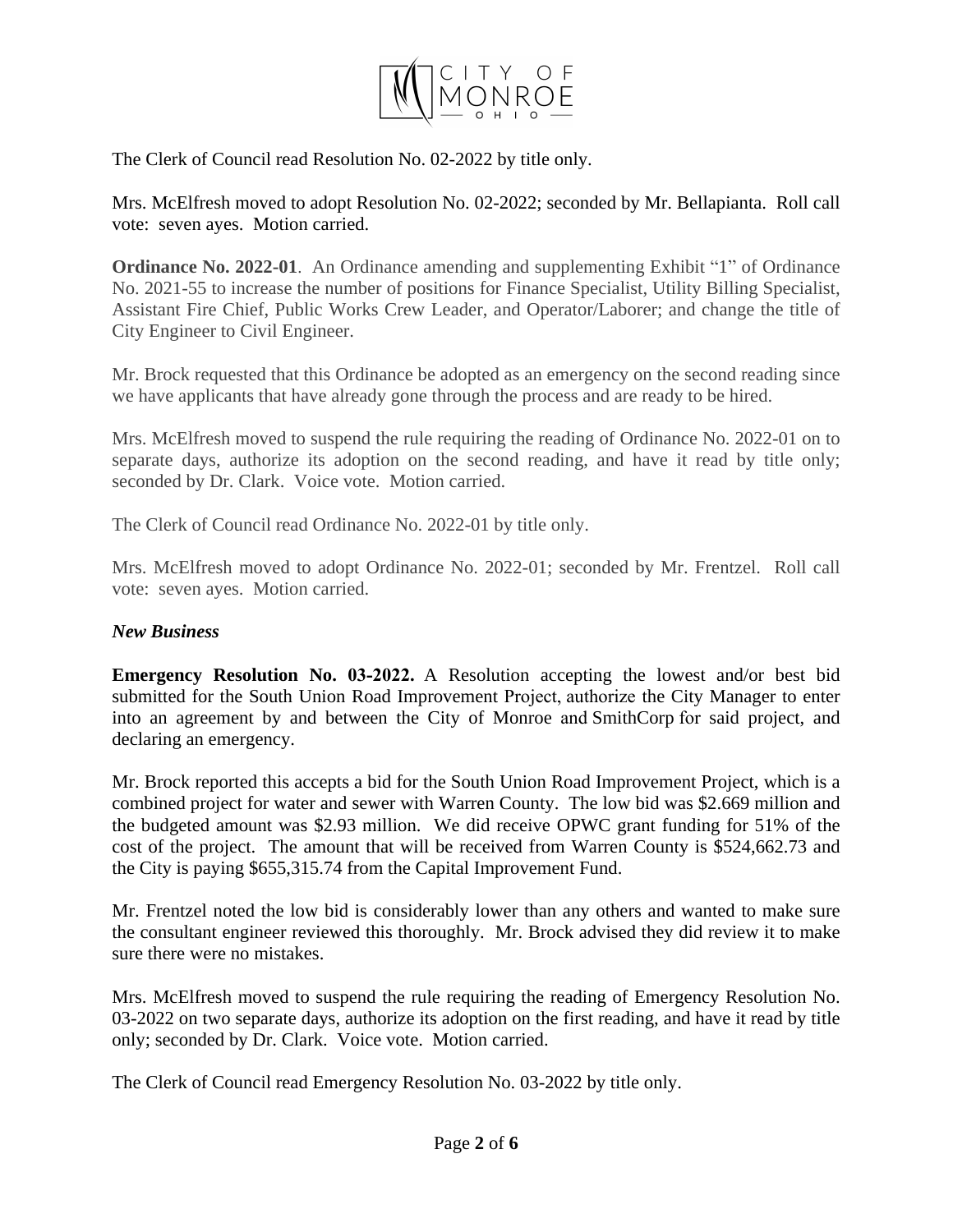

Mrs. McElfresh moved to adopt Emergency Resolution No. 03-2022; seconded by Mr. Frentzel. Roll call vote: seven ayes. Motion carried.

**Emergency Resolution No. 04-2022**. A Resolution approving a Then-and-Now Certificate in the amount of \$5,458.00 to ESO Solutions, Inc. and declaring an emergency.

Mr. Brock explained that a Then-and-Now Certificate is when invoices are received by the Finance Department prior to a purchase order being opened. We have seen more of these lately because they are typically paid with our purchase cards, but a lot of the corporations are charging the 3% fee now. They are adopted as an emergency because Council must be made aware of them within a certain period of time.

Mr. Frentzel asked if this vendor came up last year and if purchase orders are being opened now for the future. Assistant Fire Chief Leverage replied that this is the first for this particular vendor and they will plan for future purchase orders.

Mrs. McElfresh moved to suspend the rule requiring the reading of Emergency Resolution No. 04-2022 on two separate days, authorize its adoption on the first reading, and have it read by title only; seconded by Mr. Bellapianta. Voice vote. Motion carried.

The Clerk of Council read Emergency Resolution No. 04-2022 by title only.

Mrs. McElfresh moved to adopt Emergency Resolution No. 04-2022; seconded by Dr. Clark. Roll call vote: seven ayes. Motion carried.

**Emergency Resolution No. 05-2022**. A Resolution authorizing the City Manager to enter into a Lease Agreement by and between the City of Monroe and Enterprise Fleet Management for the lease of five Western Star Dump Trucks and declaring an emergency.

Mr. Morton reported that some of the pros of leasing is that it replaces multiple trucks at one time, they hold a higher value when traded in at the five to seven year period which drives down the payment on new trucks. Additionally, maintenance costs of the trucks remain low because trucks are maintained within warranty. With all the small wiring on these trucks we do our best to make sure as much salt is removed as possible. We do not have a mechanic on staff so, we have to wait on the return of the truck to be repaired.

The first quote received for leasing five trucks was received on June 17, 2021, in the amount of \$187,382.00 per truck. The quote received today for the exact same trucks was \$213,224.00 per truck. This is due to inflation, as well as supply and demand. We are still waiting on two trucks that were ordered last year. This price is only good for two more days and then there will be another price increase.

The trade-in values have remained the same since June of 2021. The trade values based on the age of the trucks are: 2010 International - \$14,000; 2014 and 2015 Western Star - \$65,000. There is a difference four years makes. The current trade value on the five proposed trade-ins is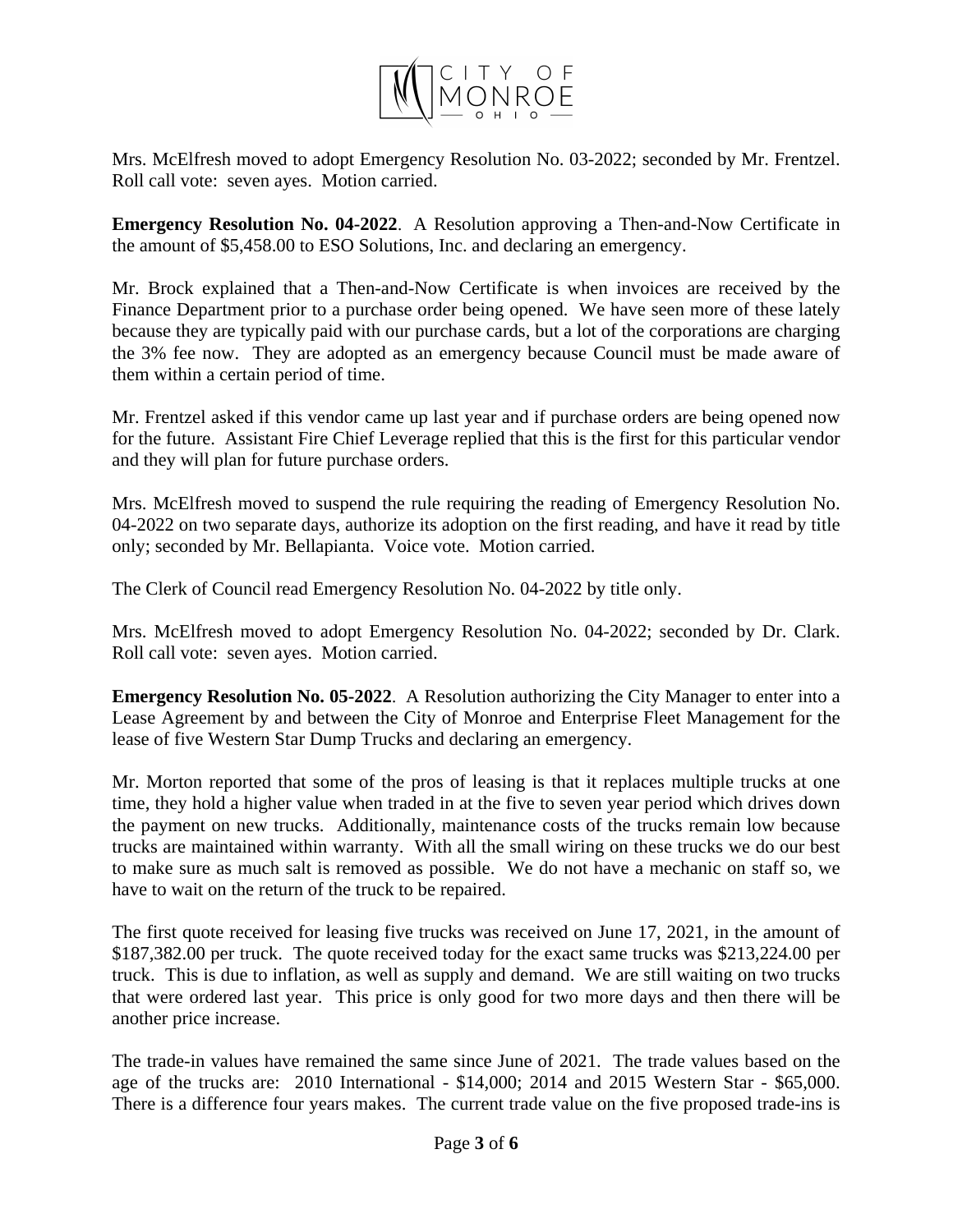

\$274,000 and, if we waited until they were 11 years old, they will be valued at \$16,000. This reflects a lost value of \$194,000 due to holding on to the equipment too long. The trucks typically have low miles, but the salt eats away the electronic components making the repairs costly. We are able to make some minor repairs in-house.

In conclusion, Mr. Morton advised that the total cost of leasing five trucks is \$844,625.30. This is five yearly payments of \$168,925.06. The cost to purchase a truck this year is \$213,224.00 and, assuming a 5% increase each year, the total cost for purchasing five trucks in five years is \$1,178,197.19.

Mr. Morton confirmed Mrs. McElfresh's understanding that even with leasing the trucks the City will still be taking the trucks in to be repaired or have repair bills for items not covered under the warranty.

Mrs. McElfresh moved to suspend the rule requiring the reading of Emergency Resolution No. 05-2022 on two separate days, authorize its adoption on the first reading, and have it read by title only; seconded by Mr. Bellapianta. Voice vote. Motion carried.

The Clerk of Council read Emergency No. 05-2022 by title only.

Mrs. McElfresh moved to adopt Emergency No. 05-2022; seconded by Dr. Clark. Roll call vote: seven ayes. Motion carried.

**Ordinance No. 2022-02**. An Ordinance granting an easement to Duke Energy Ohio, Inc. for the purposes of replacing a casing over an existing gas main.

Mr. Brock stated this is an easement requested by Duke Energy. What was in the packet is an easement for access and included in the next packet for the second reading will be a permanent easement.

Mr. Frentzel asked about long-term would it be their responsibility if they need to put the site back the way they found it. Mr. Brock replied that they would be responsible.

Mrs. McElfresh moved to consider this the first reading of Ordinance No. 2022-02 and have it read by title only; seconded by Mr. Frentzel. Voice vote. Motion carried.

The Clerk of Council read Ordinance No. 2022-02 by title only.

Mrs. McElfresh moved to approve the first reading of Ordinance No. 2022-02; seconded by Dr. Clark. Roll call vote: seven ayes. Motion carried.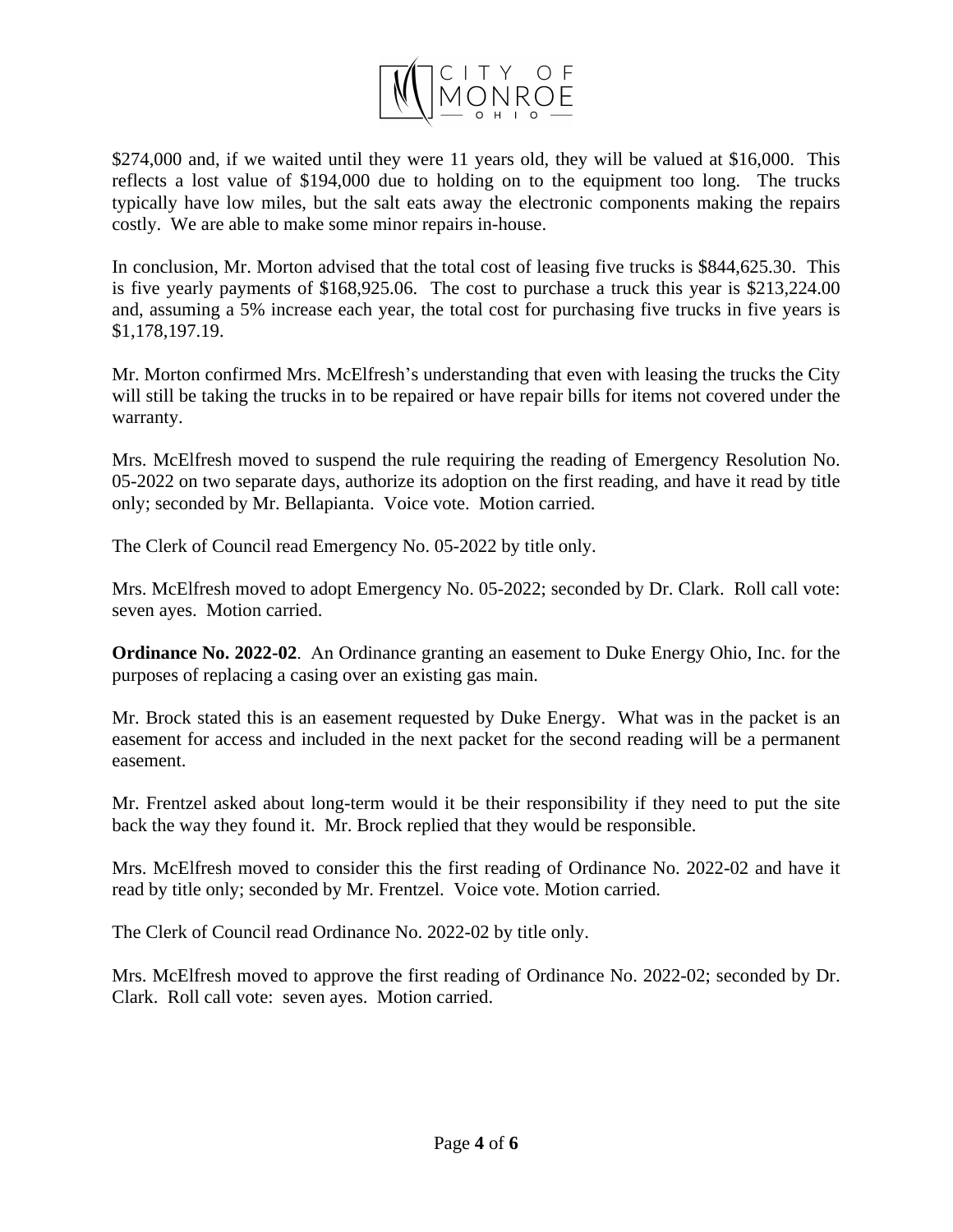

#### *Administrative Reports*

Mr. Brock informed Council that this Thursday Capital Electric will be at the intersection of State Route 63 and Main Street to make that a dedicated, protected, left turn on Main Street in both directions.

Rumpke Trash Bid Items to consider for contract bidding

We are getting ready to bid out trash and recycling contract in March. Rumpke would like us to consider different items. The last time we bid this out we had 4,042 residential units and we now have 4,900 residential units. Rumpke asked if Council would consider eliminating the large item pick up. A lot of other communities are eliminating it. It is a cost over and above the contract amount. They do offer to pick up one large item per week for no extra charge.

Mrs. McElfresh was of the opinion that it is popular with the residents. She suggested that educating the public what can be placed to be picked up every week and perhaps work towards eliminating large item pick up.

Mr. Brock advised that Rumpke asked Council to consider one trash roll off within the contract. I we roll it into the rate it would be approximately \$1.00 to \$1.50 per resident.

Mayor Funk think that the residents would appreciate that an it is less than what residents pay directly to Rumpke.

Mr. Bellapianta noted if there are three-quarters of residents have their own trash containers and it works for them he felt like we would be forcing the residents to have an additional trash container they may not use.

Mr. Brock stated that right now we have trash containers for two events per year and it is proposed to leave that in the contract.

Park North Infrastructure Improvements on State Route 63

Mrs. Patterson gave a presentation on the Park North Infrastructure Improvements at the Interchange, which is our Class A Industrial Park. We have over four million square feet under roof, which is nine buildings, two of which are manufacturing sites.

In 2007-2008 a 430 acre park was originally conceptualized by VH Monroe/Vandercar Holdings. In 2009-2010 Huntington Ban alleged that VH Monroe was in default and in the fall of 2012, the park was sold at a sheriff's sale to IDI/Park North at Monroe.

The park financing has multi-partners. The City of Monroe has a tax abatement and Tax Increment Financing (TIF), the Monroe School Board has a compensation agreement, the Warren County Port Authority has \$11 million in bonds issued and sales tax exemption on